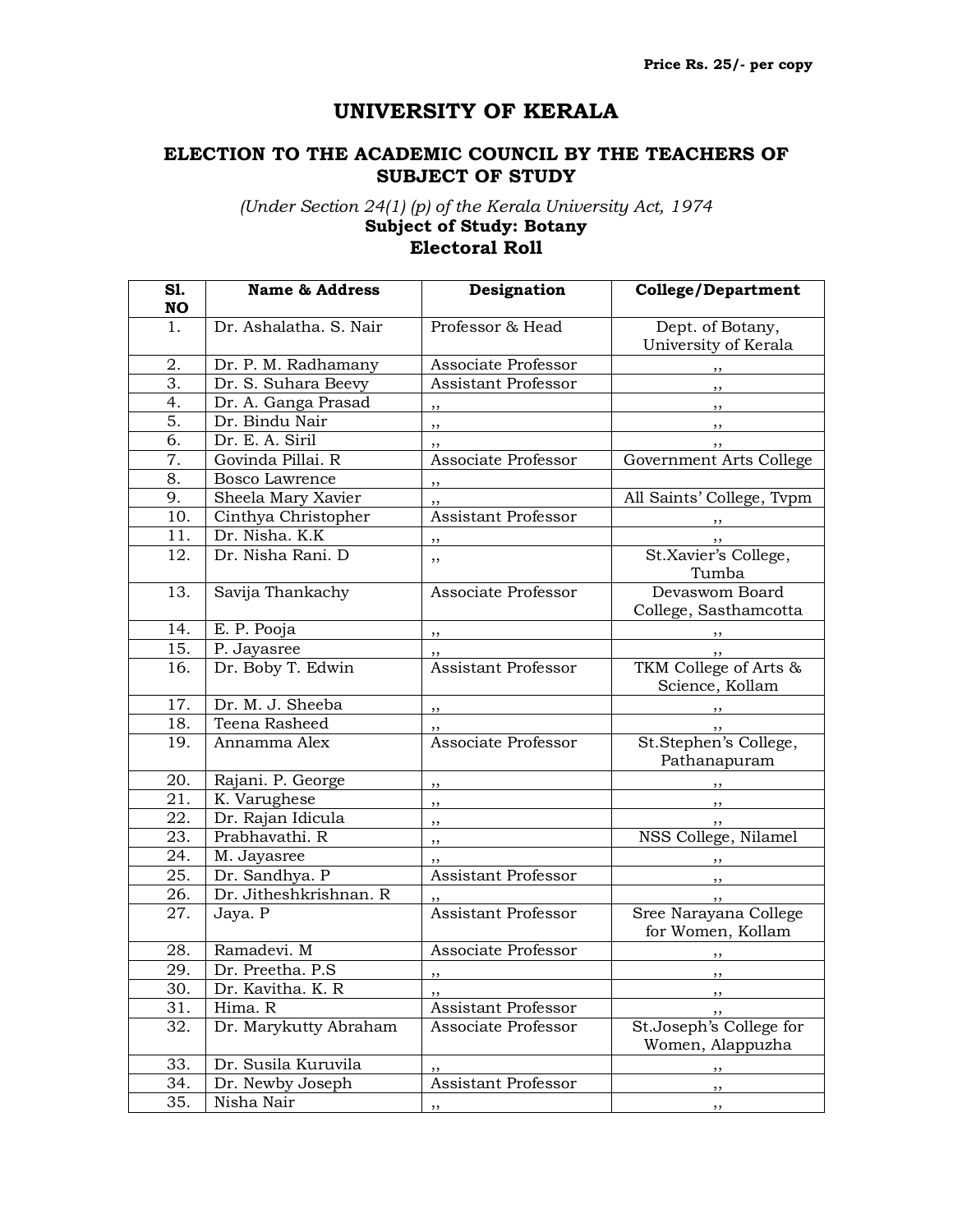| 36. | Dr. T. C. Kishore Mohan  | Associate Professor                     | University College, Tvpm                |
|-----|--------------------------|-----------------------------------------|-----------------------------------------|
| 37. | Dr. S. R. Deepthi        | ,,                                      | ,,                                      |
| 38. | Dr. Oomman. P. Saj       | ,,                                      | ,,                                      |
| 39. | K. Murugan               | ,,                                      | ,,                                      |
| 40. | Dr. I. Mini              | ,,                                      | ,,                                      |
| 41. | D. K. Sathish            | ,,                                      | ,,                                      |
| 42. | Dr. S. Subramanian       | ,,                                      | ,,                                      |
| 43. | Dr. G. S. Sandhia        | <b>Assistant Professor</b>              | ,,                                      |
| 44. | Sheela, K. L             |                                         | ,,                                      |
| 45. | Dr. T. S. Swapna         | ,,                                      | ,,                                      |
| 46. | Preetha. T. S            | ,,                                      |                                         |
| 47. | Laly Thomas              | <b>LWA</b>                              | St.Cyril's College, Adoor               |
| 48. | Thomas. P. Thomas        | Associate Professor                     | Christian College, Chengannur           |
| 49. | Alka. E. Varghese        | <b>Assistant Professor</b>              |                                         |
| 50. | Dr. Jyothi Kanchan. A. S | ,,                                      |                                         |
| 51. | Dr. Sophiammal Nettar. P | Associate Professor                     | Fatima Mata National College,<br>Kollam |
| 52. | Thomas Bennans           | ,,                                      | ,,                                      |
| 53. | Merilyn. V. J            | ,,                                      | ,,                                      |
| 54. | Dr. Maria Brigit. M      | ,,                                      | ,,                                      |
| 55. | Nirmala Jayarani         | ,,                                      | ,,                                      |
| 56. | Dr. A. S. Rubin Jose     | <b>Assistant Professor</b>              | ,,                                      |
| 57. | Dr. Shaju. P. N          | ,,                                      | ,,                                      |
| 58. | Dr. Vinod Haridas        | ,,                                      | Sree Narayana College,<br>Cherthala     |
| 59. | Dr. C. B. Nileena        | ,,                                      | ,,                                      |
| 60. | Sreeja Krishnan          | ,,                                      | ,,                                      |
| 61. | Shal Chandran            | ,,                                      | ,,                                      |
| 62. | Sekaran                  | ,,                                      | ,,                                      |
| 63. | Dr. Dhanya. S. R         |                                         |                                         |
| 64. | Dr. Latha Sadanandan     | ,,                                      | ,,                                      |
| 65. | Dr. Kiran Raj. M. S      | ,,                                      | ,,                                      |
| 66. | A. J. Lekha              | Associate Professor                     | Sree Narayana College, Punalur          |
| 67. | Dr.M.B.Lissy             | Associate Professor                     | Sree Narayana College, Kollam           |
| 68. | R.Rajagopal              | ,,                                      | ,,                                      |
| 69. | Dr.K.G.Remila            | ,,                                      | , ,                                     |
| 70. | Dr.P.S.Santhoshlal       | ,,                                      | , ,                                     |
| 71. | Dr.C.Shaji               | ,,                                      | ,,                                      |
| 72. | Dr.S.Sanish              | ,,                                      | ,,                                      |
| 73. | Dr.K.Anirudhan           | ,,                                      | ,,                                      |
| 74. | Dr.Sreedevi S.           | ,,                                      | ,,                                      |
| 75. | Nisha. A. P              | <b>Assistant Professor</b>              | ,,                                      |
| 76. | Reena Koshy              | Assistant Professor                     | Bishop Moore College,<br>Mavelikkara    |
| 77. | Accammal Kurien          | ,,                                      | ,,                                      |
| 78. | Dinesh Raj R.            | Assistant Professor<br>(FIP deputation) | ,,                                      |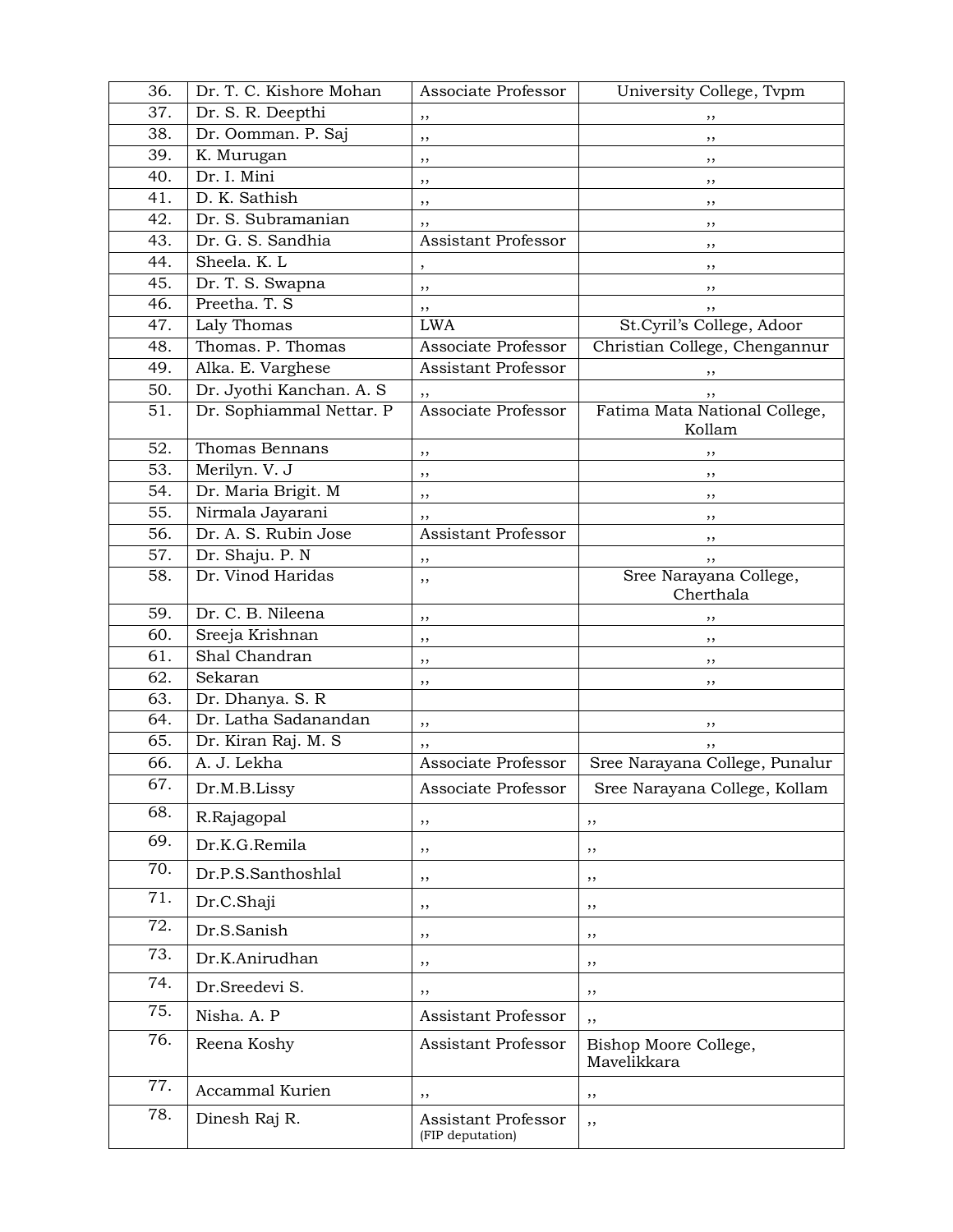| 79.  | Asha Ramachandran      | Assistant Professor        | ,,                                    |
|------|------------------------|----------------------------|---------------------------------------|
| 80.  | Dr.Sivaprasad A.       | ,,                         | ,,                                    |
| 81.  | Dr. Brijith Lal. N. D  | ,,                         | ,,                                    |
| 82.  | Geethalekshmi R. Menon | Associate Professor        | NSS College, Cherthala                |
| 83.  | Sushama V.Nair         | ,,                         | ,,                                    |
| 84.  | Suchithra Bhaskar      | ,,                         | ,,                                    |
| 85.  | Dr.Pravati Menon       | <b>Assistant Professor</b> | M G College, Tvpm                     |
| 86.  | A.R Ajithkumar Ramesh  | ,,                         | ,,                                    |
| 87.  | Dr. K.G Ajit Kumar     | ,,                         | ,,                                    |
| 88.  | Geetha, R. Nair        | ,,                         | ,,                                    |
| 89.  | Dr. Anil Kumar. K.K    | ,,                         | ,,                                    |
| 90.  | Dr. C. P. Suresh Kumar | Associate Professor        | B.J. M. Govt. College, Chavara        |
| 91.  | S. Remadevi            | Associate Professor        | Sanatana Dharma College,<br>Alappuzha |
| 92.  | <b>B.</b> Sreedevi     | ,,                         | ,,                                    |
| 93.  | V.S Harikumar          | ,,                         | ,,                                    |
| 94.  | Sunil Kumar. T         | ,,                         | ,,                                    |
| 95.  | M.S Binoj Kumar        | ,,                         | ,,                                    |
| 96.  | C. Dileep              | <b>Assistant Professor</b> | ,,                                    |
| 97.  | V.N. Sanjai            | ,,                         | ,,                                    |
| 98.  | P.K. Bindu             | ,,                         | ,,                                    |
| 99.  | A.Rafeekha Beevi       | Associate Professor        | MSM College, Kayamkulam               |
| 100. | H.Muhammed Hafeelu     | ,,                         | ,,                                    |
| 101. | Sheeja Purushothaman   | ,,                         | ,,                                    |
| 102. | <b>B.Ushakumary</b>    | ,,                         | ,,                                    |
| 103. | Shabnam                | Assistant Professor        | ,,                                    |
| 104. | Dr. S. Anilkumar       | ,,                         | SN college, Chempazhanthy             |
| 105. | Dr. Devi Priya         | ,,                         | ,,                                    |
| 106. | S. Gadha               | ,,                         | ,,                                    |
| 107. | Suma. B. S             | ,,                         | ,,                                    |
| 108. | Jerry C. Jacson        | ,,                         | St.John's College, Anchal             |
| 109. | Dr. Rejitha. L. R      | ,,                         | ,,                                    |
| 110. | Kavitha. C. H          | ,,                         | ,,                                    |
| 111. | Preetha. S. S          | ,,                         | ,,                                    |
| 112. | C. M. Prekash          | Associate Professor        | VTM NSS College,<br>Dhanuvachapuram   |
| 113. | Dr. Rameshkumar. S     | Assistant Professor        | ,,                                    |
| 114. | Dr. Pramod Kumar. N    | ,,                         | ,,                                    |
| 115. | Dr. Jayakumari. T. R   |                            | Govt. College for Women, Tvpm         |
| 116. | Viji. U                |                            | ,,                                    |
| 117. | U. Ramakrishnan        |                            | ,,                                    |
| 118. | S. Sasikumar           |                            | ,,                                    |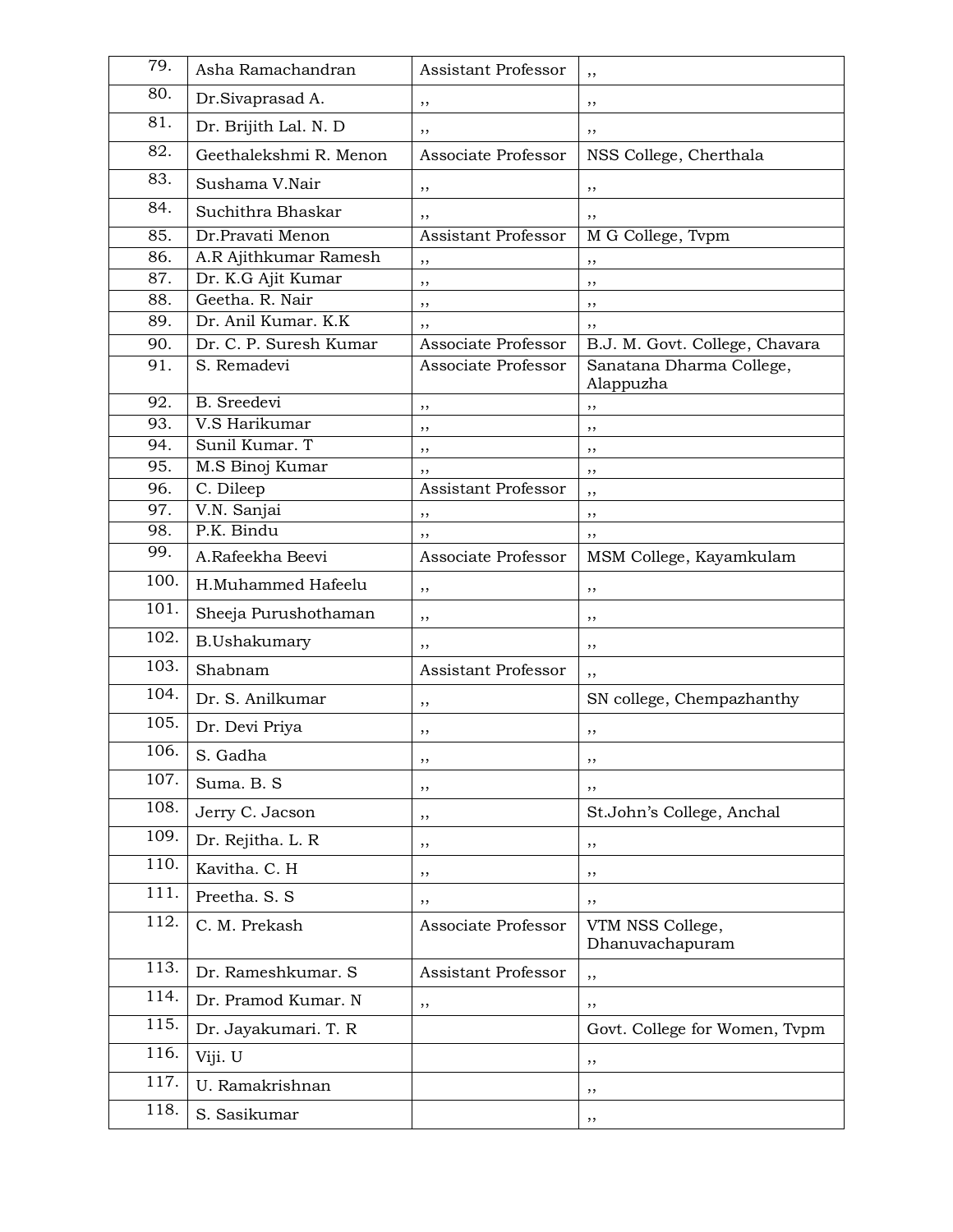| 119.               | Sunil Kesavadatt      |                              | ,,                               |
|--------------------|-----------------------|------------------------------|----------------------------------|
| $\overline{120}$ . | Dr. K. G. Ajithkumar  |                              | ,,                               |
| $\overline{121}$ . | V.S. Anilkumar        |                              | ,,                               |
| 122.               | Jazir Haneef          |                              | ,,                               |
| 123.               | Thresiamma Mathew     | Associate Professor          | Mar Ivanios College, Tvpm        |
| 124.               | Elizabeth Abraham     | ,,                           | ,,                               |
| 125.               | C. Suju Skaria        | ,,                           | ,,                               |
| 126.               | Dr. P. K. Victoria    | ,,                           | ,,                               |
| 127.               | Dr. Thomson Kuruvila  | ,,                           | ,,                               |
| 128.               | Dr. Bindu Alex        | ,,,                          | ,,                               |
| 129.               | Dr. E. Valsala Kumar  |                              | Christian College, Kattakada     |
| 130.               | R. K. Remani Bai      |                              | ,,                               |
| 131.               | T. G. Madhuri         |                              | ,,                               |
| 132.               | L. S. Paul Raj        |                              | ,,                               |
| 133.               | Mahesh. S             |                              | ,,                               |
| 134.               | Resmi. I              |                              | ,,                               |
| 135.               | Lubaina. A. S         |                              | ,,                               |
| 136.               | P. Ambilikutty Amma   | Associate Professor          | MM NSS College, Kottiyam         |
| 137.               | A. Abdul Ayub         | ,,                           | Iqbal College, Peringammala      |
| 138.               | Dr. M. M. Shajivaz    | ,,                           | ,,                               |
| 139.               | Dr. P. Nusaifa Beevi  | ,,                           | ,,                               |
| 140.               | Dr. Kamarudeen Kunju  | <b>Assistant Professor</b>   | ,,                               |
| 141.               | Sofiya George         | Associate Professor          | St. Michael's College, Cherthala |
| 142.               | Sulekha Devi. K       | Associate Professor<br>(HOD) | NSS College, Pandalam            |
| $\overline{1}$ 43. | R. Jayasree           | ,,                           | ,,                               |
| 144.               | V. Remadevi           | ,,                           |                                  |
| 145.               | K. Remadevi           | ,,                           | ,,                               |
| 146.               | R. Hymavathi Kunjamma | ,,                           | ,,                               |
| 147.               | S. Jayadev            | Assistant Professor          | ,,                               |
| 148.               | Dr. S. Venugopal      | Associate Professor          | ,,                               |
| 149.               | Dr. L. S. Mini        | ,,                           | Sree Narayana College, Sivagiri  |
| 150.               | Haneesa Beevi         | ,,                           | ,,                               |
| 151.               | Dr. S. S. Usha        | Assistant Professor          | ,,                               |
| 152.               | Sudha Bai             | ,,                           | Govt. College, Kariavattom       |
| 153.               | Laija. S. Nair        | ,,                           | ,,                               |